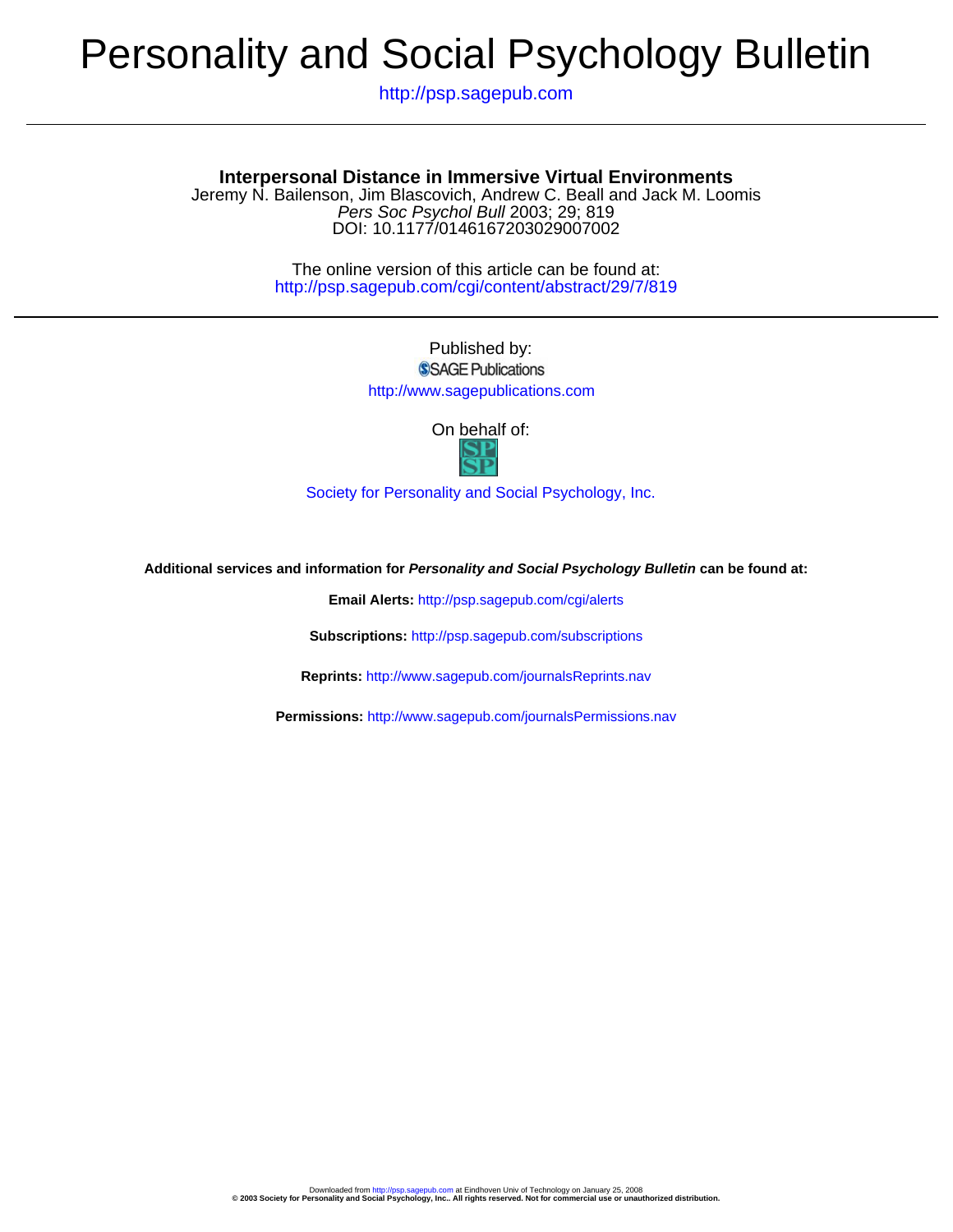## **Interpersonal Distance in Immersive Virtual Environments**

**Jeremy N. Bailenson Jim Blascovich Andrew C. Beall Jack M. Loomis** *University of California, Santa Barbara*

*Digital immersive virtual environment technology (IVET) enables behavioral scientists to conduct ecologically realistic experiments with near-perfect experimental control. The authors employed IVET to study the interpersonal distance maintained between participants and virtual humans. In Study 1, participants traversed a three-dimensional virtual room in which a virtual human stood. In Study 2, a virtual human approached participants. In both studies, participant gender, virtual human gender, virtual human gaze behavior, and whether virtual humans were allegedly controlled by humans (i.e., avatars) or computers (i.e., agents) were varied. Results indicated that participants maintained greater distance from virtual humans when approaching their fronts compared to their backs. In addition, participants gave more personal space to virtual agents who engaged them in mutual gaze. Moreover, when virtual humans invaded their personal space, participants moved farthest from virtual human agents. The advantages and disadvantages of IVET for the study of human behavior are discussed.*

*Keywords: human representation; proxemics; nonverbal behavior; computer-mediated communication; virtual reality*

**I**<sup>n</sup> *Neuromancer*, William Gibson (1984) described virtual reality as a "consensual hallucination," a place where one intentionally uses technology to replace sensory input from the physical world, hoodwinking the five senses with synthetic stimuli. In Gibson's work, digital virtual humans were largely indistinguishable from physical (i.e., flesh and blood) humans. Although Gibson wrote more than a decade ago about immersive virtual environments as science fiction, today, social psychologists and others have begun to examine social interaction involving virtual humans (i.e., three-dimensional digital human representations that look and act in many ways like people) scientifically.

We began our own such work by examining proxemics, the study of interpersonal distance. As we enter a new millennium, digital technology has raised opportunities as well as new issues for proxemics research. Digital representations of human beings are becoming common in communication media and entertainment, particularly in immersive virtual environments (IVEs). Digital IVEs are now utilized for communication (Biocca & Levy, 1995; Guye-Vuillieme, Capin, Pandzic, Thalmann, & Thalmann, 1999; Slater, Sadagic, Usoh, & Schroeder, 2000), particularly in the business world (DeFanti, 2000). Psychologists have begun to use IVET, incorporating digital representations of humans as a tool to study human behavior to maximize ecological realism without sacrificing experimental control (Blascovich et al., in press).

IVET provides a unique and valuable tool for proxemics researchers. Past proxemics studies have typically employed observational methods with little or no experimental control, confederates who may behave inconsistently, and projective measurement techniques. In contrast, IVET allows investigators to maintain complete control over virtual human representations' appearance, behavior, and environment while ensuring a high degree of ecological validity or mundane realism (Blascovich, 2001; Loomis, Blascovich, & Beall, 1999). In

*PSPB,* Vol. 29 No. 7, July 2003 819-833

DOI: 10.1177/0146167203253270

© 2003 by the Society for Personality and Social Psychology, Inc.

**Authors' Note:** The authors would like to thank Eyal Aharoni and Bella DePaulo for helpful comments on this article, as well as Cathleen Becnel, Meg Brzezinska, Kelly Eversole, Mike Raimundo, Chris Rex, Ellen Marie Salud, and Mike Yao for assistance in collecting data. This research was sponsored in part by NSF Award SBE-9873432. Correspondence concerning this article should be addressed to Jeremy N. Bailenson, University of California, Santa Barbara, Dept. of Psychology, Santa Barbara, CA 93106; e-mail: bailenson@psych.ucsb.edu.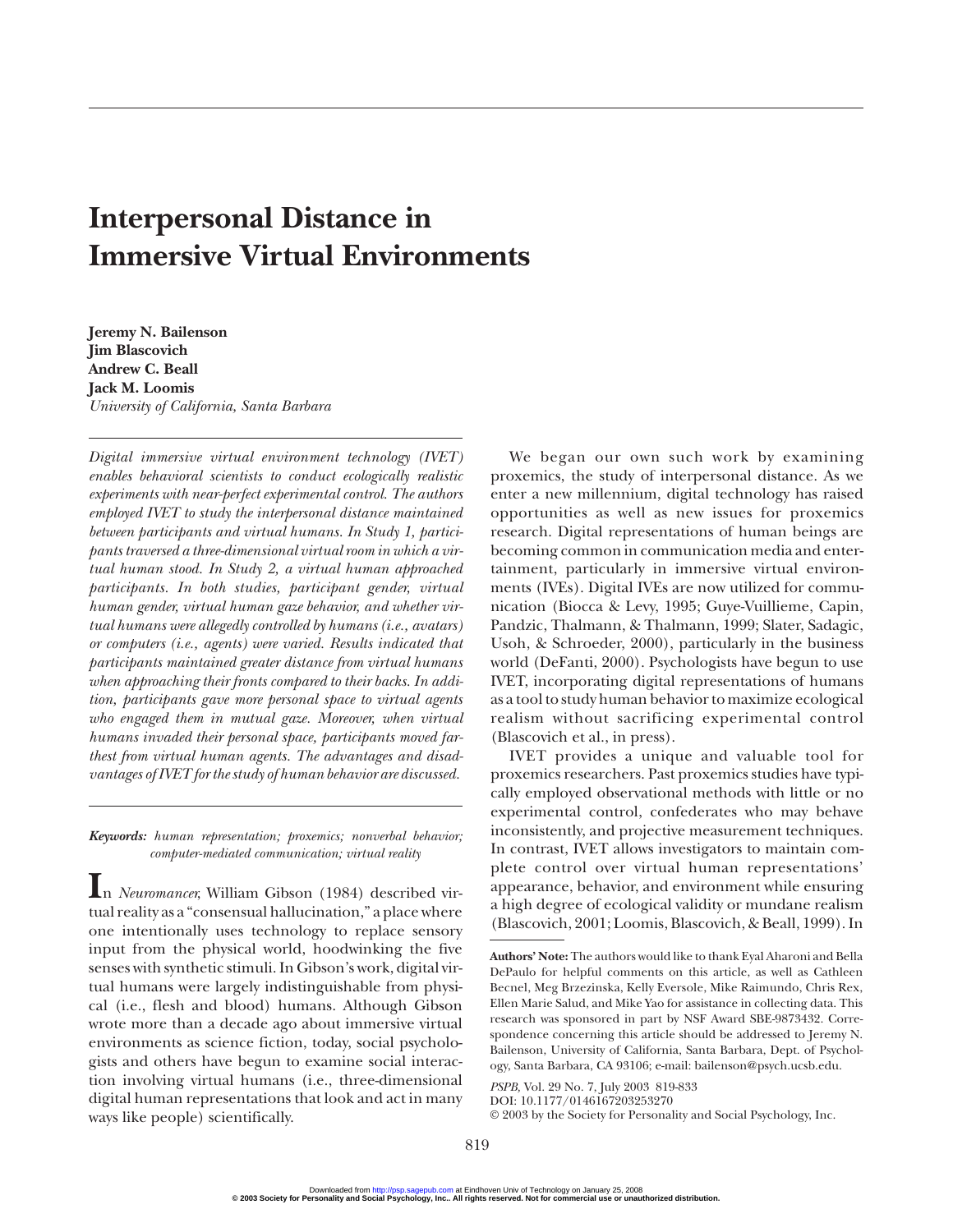addition, because specification of the exact location and orientation of the participant is a key and necessary technological aspect of IVET, proxemic behavior can be measured accurately online, continuously and covertly. Furthermore, using IVET, researchers can ensure that participants' eye height is matched with eye height of others in the IVEs, improving the salience of gaze manipulations and controlling for status differences due to height. Consequently, researchers have begun to use virtual environments as a tool to investigate personal space (Bailenson, Beall, Blascovich, Weisbuch, & Raimmundo, 2001; Bailenson, Blascovich, Beall, & Loomis, 2001; Krikorian, Lee, Chock, & Harms, 2000; Reeves & Nass, 1996; Sommer, 2002).

In a previous study (Bailenson, Blascovich, et al., 2001), we demonstrated nonverbal compensation effects (Argyle & Dean, 1965; Burgoon, Stern, & Dillman, 1995; Patterson & Webb, 2002) in an experiment in which participants interacted with virtual humans. Compensation in nonverbal behavior typically occurs when people use different types of gestures to maintain and regulate an appropriate level of interpersonal immediacy (Mehrabian, 1967). For example, people increase their interpersonal distance from interactants who engage them in mutual gaze.

In our previous study, participants walked up to virtual humans ostensibly to memorize certain features of their clothes. We manipulated the degree of mutual gaze exhibited by the virtual humans and continuously measured the distance between participants and the virtual humans. Our results demonstrated that, proxemically, in some ways, participants treated virtual agents as if they were actual humans. Participants rarely violated a personal space bubble of 40 cm and, furthermore, approached more closely to the back compared to the front of virtual people. Moreover, we demonstrated compensation effects in IVEs—participants maintained a greater distance from virtual humans that maintained constant mutual gaze than from virtual humans that did not. However, this first study left some crucial questions unanswered because only virtual humans that were actually and perceived to be computer controlled served as the interactants.

Blascovich and colleagues' threshold model of social influence within virtual environments (Blascovich, 2001, in press; Blascovich et al., in press) specifies the behavioral impact of two types of virtual humans, embodied agents and avatars. Preset computer algorithms completely control the former and another human being controls the latter online. According to Blascovich et al.'s model, at any given level of realism (conglomeration of social, behavioral, anthropometric, and photographic realism), a lower social influence threshold exists for avatars than for agents on deliberate, high-level



**Figure 1 Specification of the Blascovich et al. (in press) model of social influence.**

NOTE: The surface in the graph depicts the threshold of social influence. Values above the surface indicate social influence. High values on the Y-axis indicate high realism.

(e.g., conscious or controlled) responses but relatively equal social influence exists on automatic, low-level (e.g., unconscious, uncontrolled) responses (see Figure 1). In other words, holding all sensory information constant, knowledge that a human controls a representation (i.e., avatar) will result in greater social influence than a comparable representation controlled by a computer program (i.e., agent) for high-level but not low-level responses. Hence, for high-level responses (e.g., meaningful conversations), the slope of the social influence threshold is relatively steep, but for low-level responses (e.g., reflexes, less consciously controlled processes), the slope of the threshold is relatively shallow (see Figure 1). It can be argued that proxemics involves a fairly automatic, low-level form of social influence, such that it is regulated without regard to conscious beliefs about the agency of a virtual person (Gifford, 1996).

Agency beliefs should have a noticeable effect on the use of more conscious, high-level nonverbal compensation. In certain situations, people compensate for inappropriate increases in intimacy or immediacy (Burgoon et al., 1995). In other words, if Person A uses signals such as interpersonal distance, gaze, gait, or facial expression to indicate an increase in immediacy toward Person B, then person B should compensate by decreasing immediacy using a similar type of signal. On the other hand, if the increase in immediacy is appropriate, then reciprocity could occur, such that Person B will mimic Person A's increase in immediacy. Usually this reciprocation of immediacy occurs when Person B wants to confirm closeness in a relationship (Manusov, 1995). However, previous research on immediacy and gesture has demonstrated mixed results, sometimes finding compensation,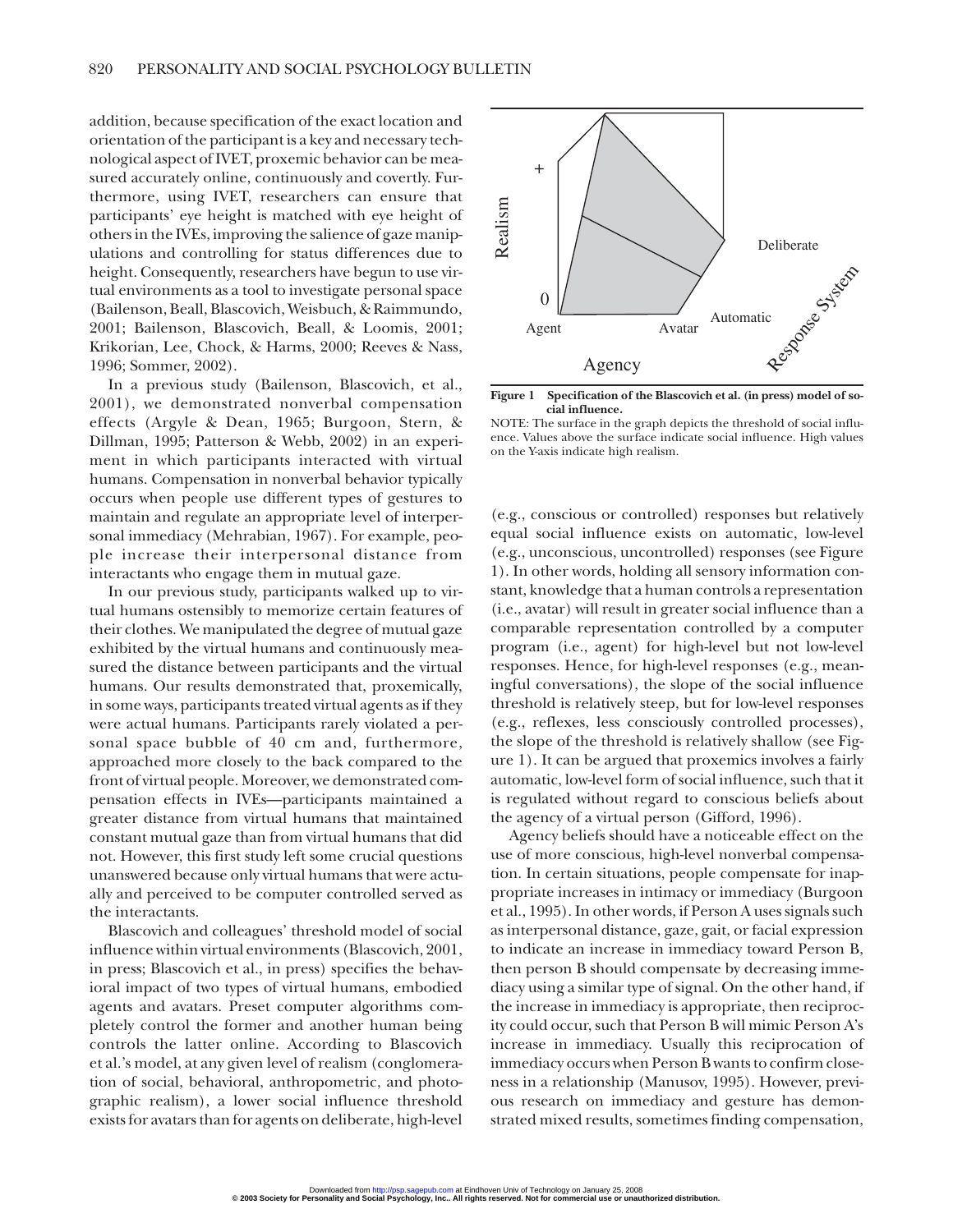

**Figure 2 Pictures of the male and female virtual humans.** NOTE: Pictures on the left depict the high-gaze condition and pictures on the right depict the low-gaze condition.

other times finding reciprocity (Andersen, Guerrero, Buller, & Jorgensen, 1998; Hale & Burgoon, 1984). In the current set of studies, we expected to find more reciprocity with avatars than with agents because it is doubtful that participants would seek to form close relationships (i.e., increase immediacy) with an embodied computer algorithm.

Our previous study utilized only male agents. In that study, we found an interaction between the gender of participants and the agents' gaze behavior such that female participants regulated their personal space as a function of the agents' gaze behavior more than did male participants. In the current studies, we utilized both male and female virtual humans to further investigate that gender difference.

#### *Overview of Experiments*

We immersed participants in a single virtual environment containing a virtual human. In both studies reported in this article, we varied the same virtual human characteristics: gender, agency (agent vs. avatar; i.e., whether they were apparently controlled by a computer or by another human), and gaze behavior (mutual gaze or not). We measured participants' behaviors, including interpersonal distance, memory, and self-reported social presence and affect ratings.

In Experiment 1, participants were asked to memorize labels on virtual humans' shirts. As participants walked about the virtual environment, we tracked their position and orientation unobtrusively and automatically. Our hypotheses stem from research on compensa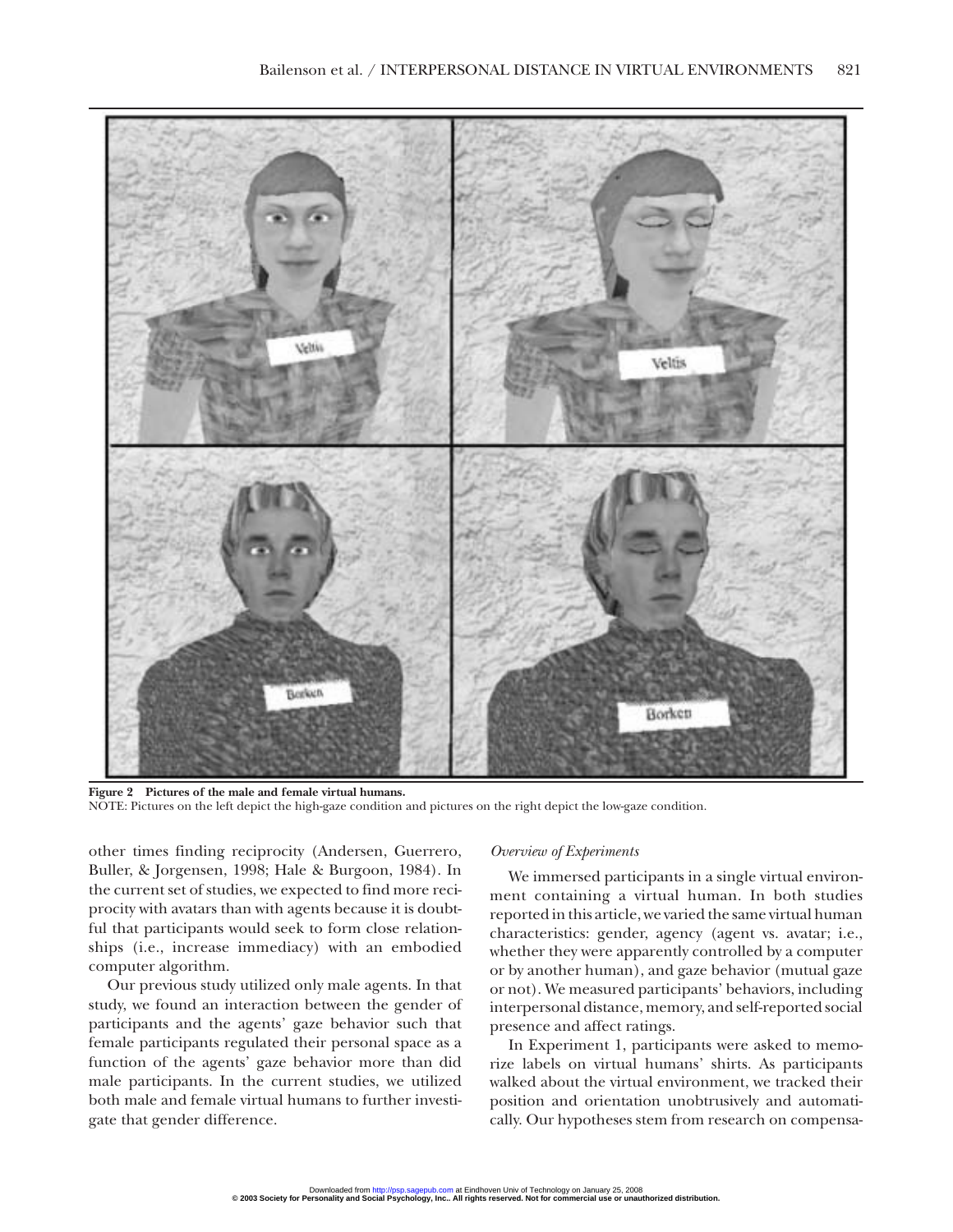tion effects discussed above as well as our theoretical model (Blascovich, 2001, in press; Blascovich et al., in press). We hypothesized that participants would leave a larger personal space bubble around virtual humans who maintained eye gaze with the participants than around virtual humans who did not. In addition, in line with Blascovich et al.'s arguments regarding social influence, we predicted that participants would maintain more space around agents who engaged them in mutual gaze than agents who did not but less difference in space around avatars in the two gaze conditions. Across our manipulations, we predicted that the shape of the personal space bubble maintained around virtual humans would be similar to that maintained around actual humans in past studies (see Sommer, 2002, for a review). We also hypothesized that participants would maintain more space in front of than behind virtual humans based on our previous findings (Bailenson, Blascovich, et al., 2001) as well as other literature (Burgoon et al., 1995).

In Experiment 2, participants stood while a walking virtual human approached them and invaded participants' personal and body space. We measured participants' movements and posture changes as the virtual human invaded their space and elicited social presence and affect ratings from the participants. We made no a priori predictions for Experiment 2.

#### EXPERIMENT 1

#### *Method*

#### *DESIGN*

We manipulated one within-subject factor, virtual human gender, and three between-subject factors: gaze behavior, participant gender, and agency. There were two levels of gaze behavior (high vs. low). In the high level, the virtual human blinked his or her eyes at a natural rate and turned his or her head to gaze at participants' faces as they traversed the IVE. In this condition, the virtual humans' heads turned up to 85 degrees in either direction. In the low level, the virtual humans' eyes were closed and the head did not turn. Figure 2 illustrates male and female virtual humans with their eyes opened and closed. Finally, there were also two levels of agency (agent and avatar). Even though the actual behavior of the virtual humans was identical in both levels, we led participants to believe that the virtual human was either an agent or an avatar.

Participants completed two blocks of trials—one block with female virtual humans and one block with male virtual humans. There were five trials in each block, and order of blocks was counterbalanced across participants.



**Figure 3 A diagram depicting the relative locations of the virtual human and participants' starting point in the virtual room. The scale is in meters.**

#### *MATERIALS AND APPARATUS*

The virtual room was modeled as  $7.2 \text{ m} \times 6.4 \text{ m} \times 4.5 \text{ m}$ high, approximately 75% of the space of the physical room in which the experiment was conducted. This design ensured that participants did not walk into any physical walls during the study. Figure 3 depicts the location of the virtual human and the starting point of the participant. The virtual humans' eye height was approximately 1.7 m. Labels on the front of their shirts depicted names and labels on the back of their shirts depicted numbers. Participants themselves were not rendered. Hence, although participants could move about the IVE and see the virtual human in the room, they did not see any animated representation of themselves or any parts of their own bodies. We set the eye height of all participants at 1.7 m, the same height as the virtual humans' eyes. In doing so, we controlled for height differences as well as maximized the probability that participants noticed gaze behavior on the part of the virtual humans.

The technology used to render the IVEs is described in detail in Bailenson, Blascovich, et al. (2001). Figure 4 shows a participant wearing the equipment. Participants wore a head-mounted display (HMD) that includes a display monitor over each eye. The system redraws the virtual scene separately for each eye (to provide stereoscopic depth) approximately 30 times a second. Using our position and orientation tracking systems, it is possible for participants to experience realistically dynamic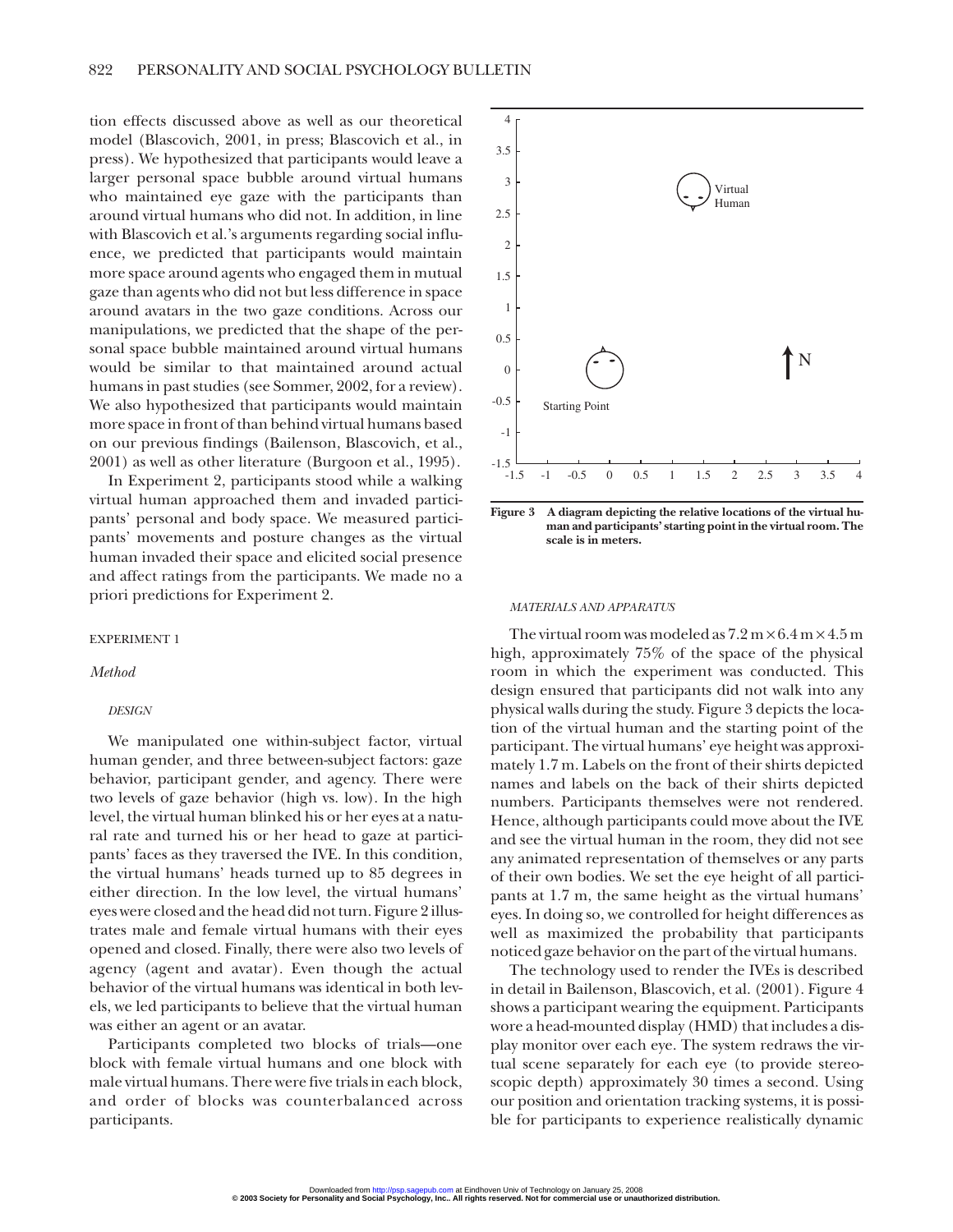

**Figure 4 A depiction of our virtual environment system.** NOTE: The components are (a) position tracking cameras, (b) head-mounted display (HMD) and orientation tracking sensor, and (c) image generator.

and stereoscopic visual input. In other words, the specific view drawn in the HMD depends on where the participant is standing in the physical room and which way he or she is looking. Users often describe the experience like "being inside a movie." There was no collision detection. In other words, a participant could walk through the virtual human or through a virtual wall without receiving any haptic cues.<sup>1</sup> While wearing the HMD, participants could not see any part of the physical world.

#### *PARTICIPANTS*

We recruited students from an introductory psychology class to serve as participants for pay or for experimental credit. There were 10 participants in each of the eight between-subjects conditions resulting from crossing participant gender, agency, and gaze behavior for a total of 80 participants in the study. Participants' age ranged from 18 to 30, with a mean of 19.61 (*SD*= 1.92).

#### *PROCEDURE*

*Avatar condition*. The experimenter introduced the participant to two other "participants" (actually confederates), one man and one woman. The experimenter then assigned experimental roles to the three people via a bogus chance device, drawing coins from a bag. The participant always was assigned the role of "walking person," whereas the confederates were the "stationary people."

Participants received instructions that they would be performing a memory test. They read the following paragraph:

In the following experiment, you will be walking around in a series of virtual rooms. In the rooms with you will be a stationary person. The stationary person is wearing a white patch on the front of his or her shirt. A name is written on that patch. There is a similar patch on the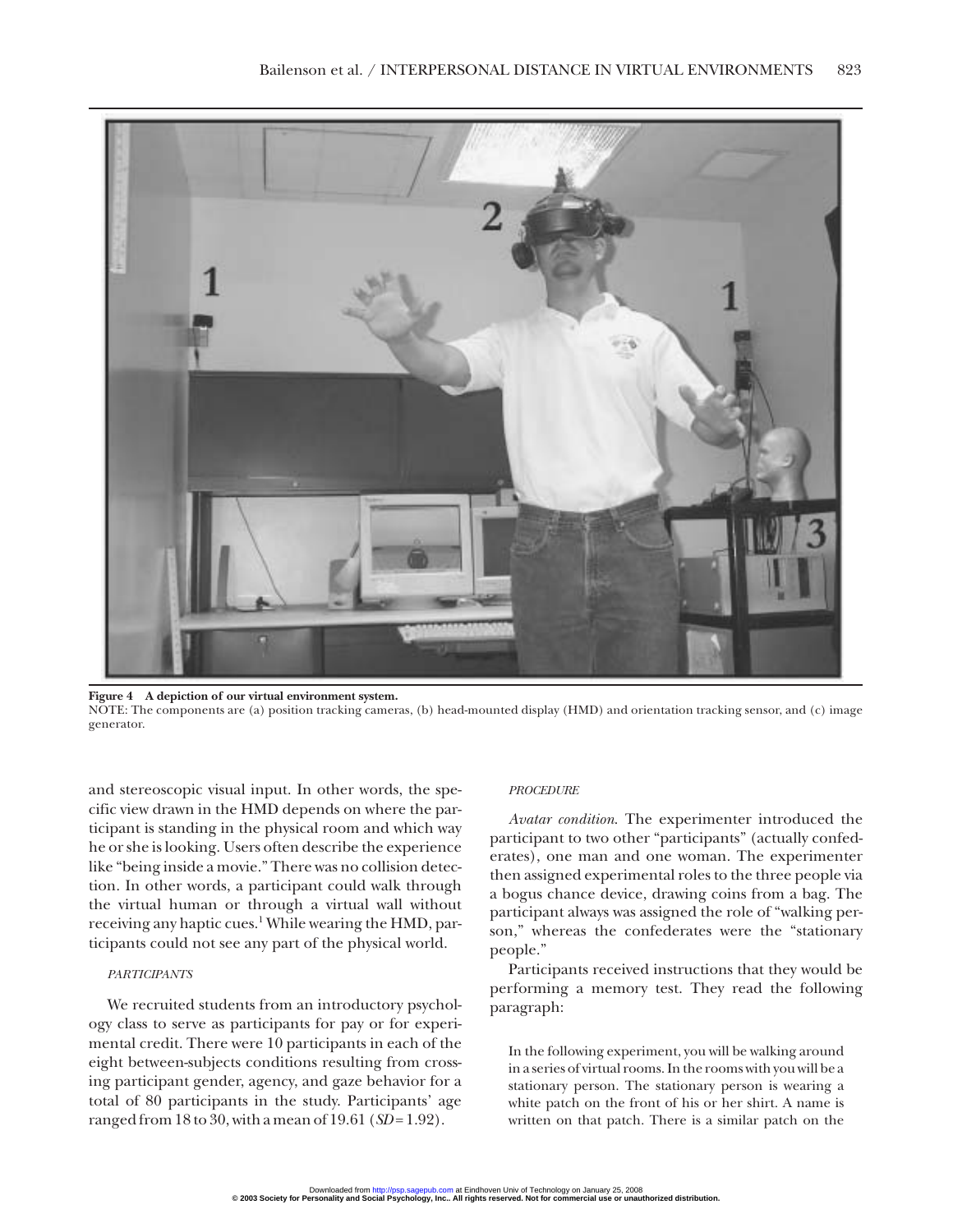back of the shirt. On the back patch, a number is written. Your job is to walk over to the person in the room and to read the name and number on the patches. First, read the back patch and then read the front patch. Later on, we will be asking you questions about the names and numbers of the person in each room. We will also be asking you about their clothing, hair color, and eye color.

The participant and the confederates then viewed pictures of how they would look to each other in the virtual world (all pictures of the participants' avatars matched the participants in terms of hair color and gender). The experimenter told them that the confederates would be (i.e., would control the behavior of) the other stationary people in the virtual environment. The participant and confederates then put on the HMDs.

*Agent condition*. In the agent condition, the experimenter introduced each participant to two experimental assistants. The assistants remained in the room to keep the number of real people in the actual room constant across conditions. We then told participants that the computer was controlling the behavior of the stationary people in the virtual environment and showed participants pictures of the stationary agents.<sup>2</sup> Next, the participant put on an HMD.

*Common procedures*. To become accustomed to the equipment and traversing the virtual environment traversal, participants first explored an empty virtual room while wearing the HMD for approximately 1 min. After the practice exploration, we inserted the representation of the stationary virtual human into the virtual room and participants began the first block of trials. Figure 2 shows the relative size of the labels on front of the virtual human's shirt and Figure 3 shows the spatial relationship between the virtual human and the actual human. The virtual human faced virtual south and the participant began facing virtual north. Next, the participant walked from the starting point to the back of the virtual human. She or he read the number on the virtual human's back and then walked to the virtual human's front. After reading the front patch, the participant returned to the starting point and waited for the next trial. The labels on the virtual humans' shirts were large enough to read from approximately 0.75 m away, and the front and back labels were identical in size and shape.

For each of the five trials in a block, the specific virtual human differed via different colored shirts, different colored hair, and different names and numbers. Across participants, names, numbers, and other features appeared in each serial trial position an equal number of instances. Blocks lasted between 5 and 15 min, depending on the participant's walking speed. Participants had an opportunity to rest without wearing the HMD between blocks. The two blocks featured either male or

female virtual humans. In the avatar condition, while the participant rested, we switched which confederate wore the HMD, such that the confederate of appropriate gender was matched with the appropriate experimental condition. Confederates and experimental assistants remained in the corner of the room during the experiment.

After participants completed the two blocks, they removed the HMDs and were given a pen-and-paper recall test. For the recall test, participants were instructed to "recall all the names and numbers on the patches." After the recall test, participants received a matching test in which all the names and numbers were listed. Their task was to draw lines that connected the name of the virtual human on a specific trial to the number of that virtual human on the same trial. We instructed participants to draw all 10 lines, guessing when they were unsure if a name went with a number.

Finally, after the recall test, participants wore the HMD for two more trials to complete a social presence questionnaire, one for a female virtual human and one for a male virtual human. For the questionnaire, a Likert-type scale (from  $-3$  to  $+3$ ) hung in space over the virtual human's head. Participants looked at the virtual human and the scale while the experimenter verbally administered the five-item social presence questionnaire designed to measure how much participants perceived the virtual human in the room to be like an actual person. The questions appear in Appendix A. In addition, participants rated their affect, or "how much they liked the virtual humans," on a similar scale, with higher numbers corresponding to positive affect.

#### *Results*

Participants neither reported nor appeared to have any difficulty navigating the virtual space. After the study, none of the participants reported suspicion of the confederates or guessed that proxemic behaviors were under scrutiny. All reported that they believed we were studying memory.

#### *PERSONAL SPACE*

The computer system sampled participants' positions at 18 Hz. Figure 5 depicts the paths that a typical participant traversed over the 10 trials. Each sample indicates the participant's position in the virtual room at any given sampled point in time, allowing us to compute the distance between the participant and the center point of the virtual human's head for each point in time during each trial.

We indexed personal space as the minimum or shortest distance that participants assumed between themselves and the virtual human across trials within a condition.<sup>3</sup> We chose minimum distance instead of average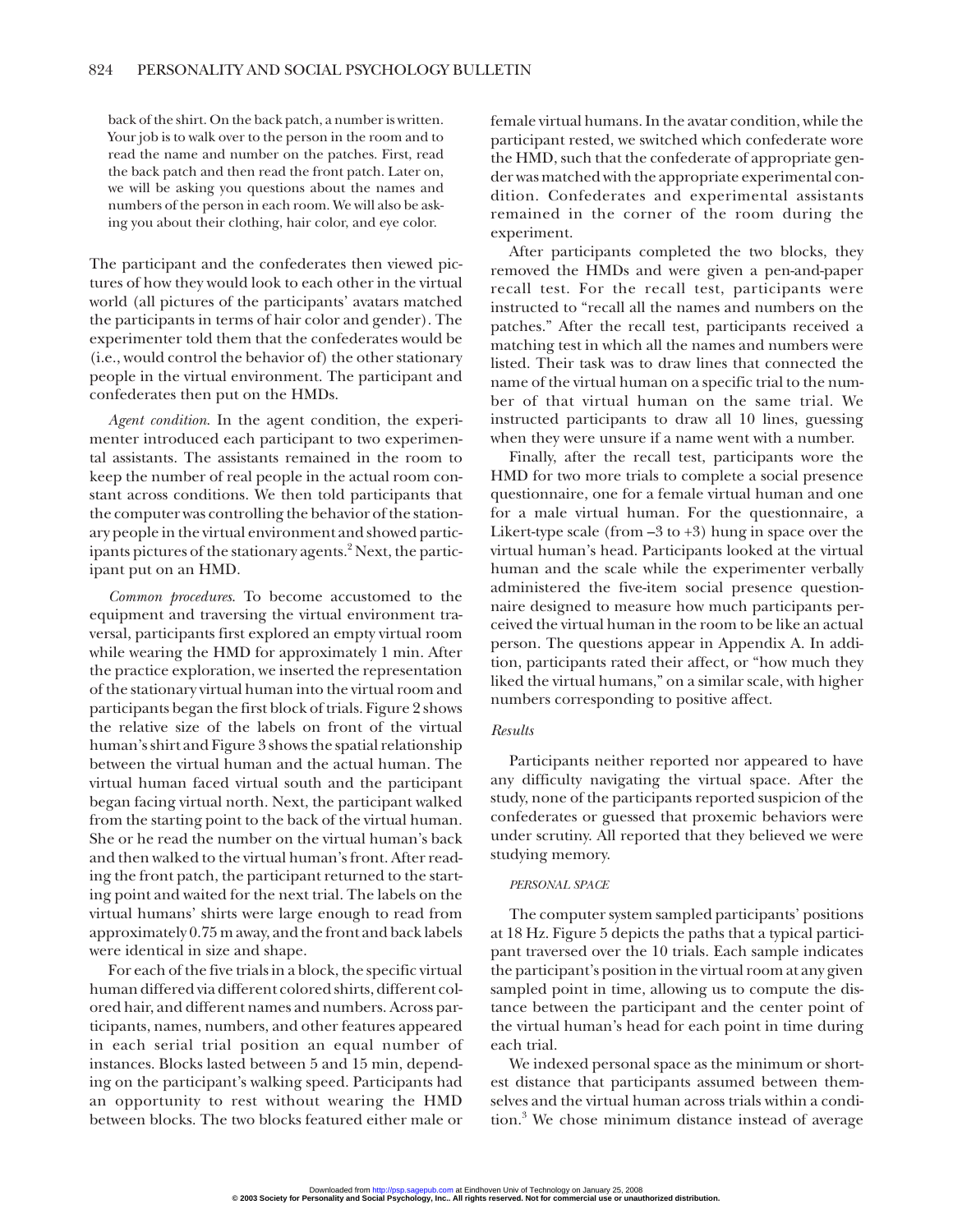

**Figure 5 An example of the 10 paths from a typical participant as she walks from the starting point around the back of the virtual human, then in front of the virtual human, and then back to the starting point.**

NOTE: Ticks on the axes represent meters and each point represents a location sample of the participant taken at 18 Hz.

distance for two reasons. First, minimum distance is a traditional measure used by proxemics researchers (Hayduk, 1983). Second, because participants were instructed to read the labels, they spent more time at the optimal reading distance (which is a function of the optimal resolution) than other distances. Consequently, given the nature of the task, average distance does not accurately reflect participants' attention to nonverbal gaze behavior. Our previous study on proxemics in IVEs (Bailenson, Blascovich, et al., 2001) also utilized this measure.

First, we compared front minimum distance (i.e., while the participant was in front of the midpoint of the agent's head) to back minimum distance (i.e., the minimum distance while the participant was in back of the midpoint of the agent's head). The mean front minimum distance was 0.51 m (*SD* = .17). The mean back minimum distance was 0.45 m (*SD* = .17). The difference between mean front and back minimum distances was significant,  $t(79) = 5.01$ ,  $p < .001$ , and the two measures correlated with each other significantly,  $r = .81$ ,  $p < .01$ . The mean minimum distance here is similar in size to non-IVE-based proxemic studies that have employed this measure (e.g., Rogers, 1972, found a minimum distance of approximately 0.40 m). Table 1 shows the mean minimum distance (across front/back) by our betweensubject manipulations.<sup>4</sup>

We ran a four-way ANOVA with three between-subjects factors and one within-subjects factor (participant gen-

**TABLE 1: Mean and Standard Deviation of Minimum Distance (in meters) Across Participant Gender, Gaze Behavior, and Agency**

| -- <del>-</del> ---- |                            |                   |
|----------------------|----------------------------|-------------------|
|                      | <b>Female Participants</b> | Male Participants |
| No mutual gaze       |                            |                   |
| Agent                | .34( .14)                  | .38(.20)          |
| Avatar               | .48(.12)                   | .47(.13)          |
| Mutual gaze          |                            |                   |
| Agent                | .43(.16)                   | .54(.18)          |
| Avatar               | .49(0.14)                  | .34(.12)          |

der, gaze behavior, agency, and virtual human gender) and absolute minimum distance for each participant as the dependent variable. There was a main effect of virtual human gender, such that participants maintained greater distance from the female virtual human (*M* = .54,  $SD = .17$ ) than the male virtual human ( $M = .46$ ,  $SD = .16$ ),  $F(1, 72) = 26.19$ ,  $p < .001$ . None of the other main effects approached significance.

There were two significant interactions. The first was between agency and gaze,  $F(1, 72) = 4.74$ ,  $p < .05$ . As Table 1 indicates, participants maintained a greater distance from agents who engaged them in mutual gaze than from agents who did not. This difference in response to mutual gaze did not occur with avatars. Follow-up tests of simple effects indicated that the difference between the mutual gaze condition  $(M = .48)$  and the no gaze condition  $(M = .36)$  was significant in the agent condition,  $t(39) = 2.31$ ,  $p < .05$ , but not in the avatar condition,  $t(39) = 1.37$ .

The second interaction was between participant gender and agency,  $F(1, 72) = 4.00$ ,  $p < .05$ . As Table 1 shows, female participants stayed farther away from avatars than from agents. Male participants did not show this difference. Follow-up tests of simple effects demonstrated that the difference between the avatar condition  $(M = .48)$ and the agent condition  $(M = .39)$  was significant for female participants,  $t(39) = 2.12$ ,  $p < .05$ , but not for male participants,  $t(39) = .95$ .

#### *SOCIAL PRESENCE RATINGS*

For social presence ratings, we summed the five responses on our questionnaire to provide an overall social presence score (Cronbach's  $\alpha$  = .80). A positive social presence score indicates that the participant perceived the virtual human as conscious and aware, whereas a negative score indicates that the participant perceived the virtual human as unconscious and unaware. According to the model depicted in Figure 1, participants should report a higher level of presence from gazing virtual humans than from static ones. The mean social presence rating was –3.83 (*SD* = 12.21), the minimum was –28, and the maximum was 22.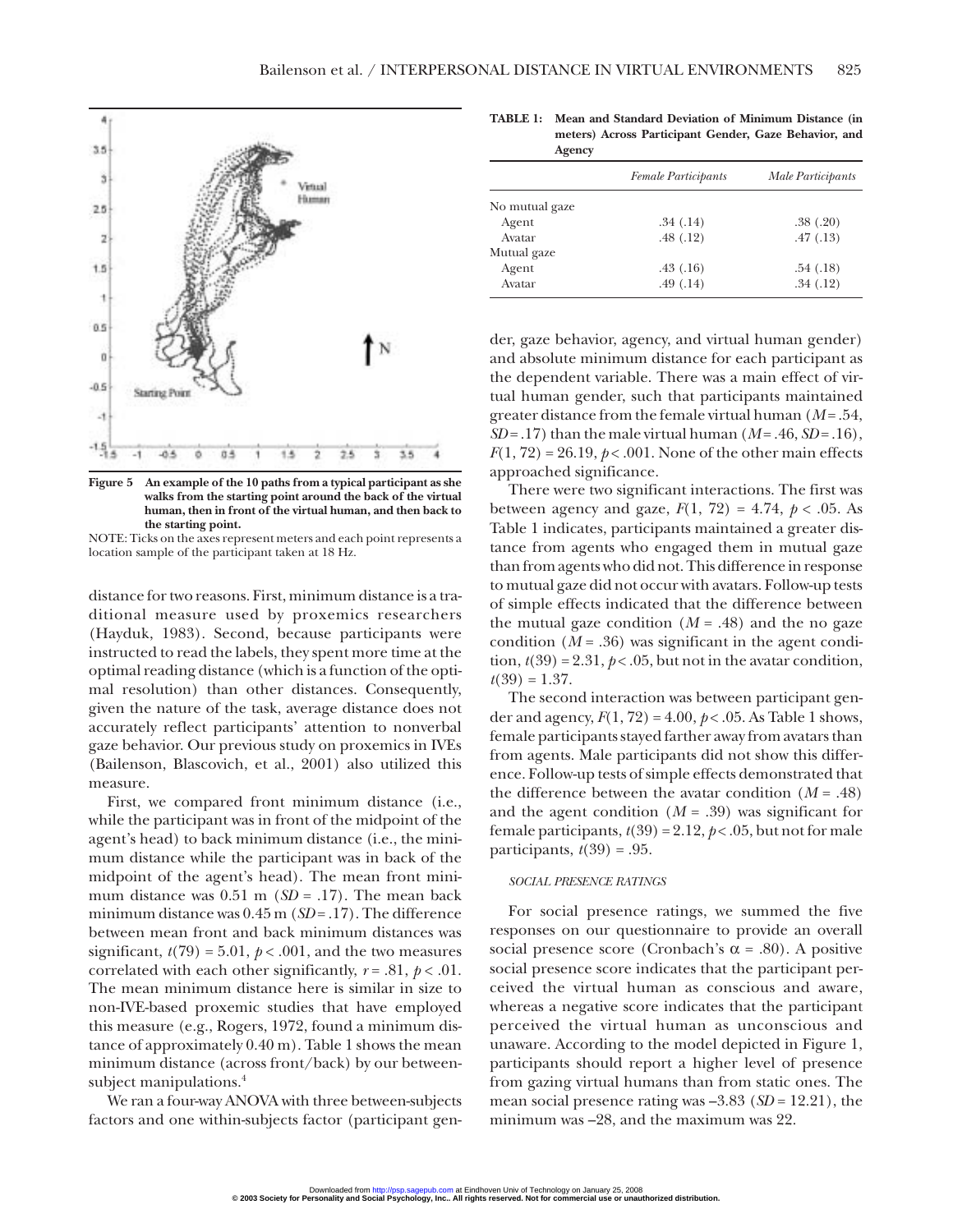We ran a four-way ANOVA with the same factors as the personal space analysis, this time with social presence ratings as the dependent variable. There was a main effect of mutual gaze, *F*(1, 72) = 35.69, *p* < .001. Participants reported a greater sense of social presence with virtual humans that demonstrated mutual gaze (*M* = 3.00,  $SD = 9.25$ ) than with ones that did not ( $M = -10.65$ ,  $SD =$ 10.99). Furthermore, the correlation between social presence ratings and minimum distance was nil,*r* = .02.

#### *AFFECT RATINGS*

Next, we examined affect ratings. Positive numbers indicated that participants liked the virtual human; negative numbers indicated dislike. The grand mean for affect was  $1.25$  (*SD* = 1.50). We then ran the four-way ANOVA with affect ratings as the dependent variable. There was a significant main effect of virtual human gender, such that participants liked the female virtual human  $(M = 0.80, SD = 1.35)$  less than the male virtual human (*M* = 1.25, *SD* = 1.37), *F*(1, 72) = 8.83, *p* < .005. No other effects were significant.

#### *MEMORY*

We ran the four-way ANOVA with the total number of names and numbers recalled as the dependent variable. The only significant effect was a main effect of agency,  $F(1, 72) = 5.50$ ,  $p < .05$ . Participants' recall was higher for the names and numbers on the avatars  $(M = 5.98, SD =$ 2.14) than on the agents (*M* = 4.88, *SD* = 1.99). In other words, participants recalled the information more effectively when the virtual human was associated with an actual human being.

#### *Discussion*

The first experiment replicated and extended our previous results (Bailenson, Blascovich, et al., 2001). Regarding interpersonal distance, participants in this study clearly treated virtual humans in a manner similar to actual humans. The average minimum distance was close to a half-meter away, indicating that participants avoided intimate interpersonal distance between themselves and the virtual humans. In addition, the size and shape of the personal space bubble around the virtual humans closely resembled the shape of the bubble that people typically leave around real, nonintimate humans, with the front distance being larger than the back distance (Argyle, 1988). Furthermore, replicating our previous study, the personal space bubble changed as a function of realism and agency manipulations.

In line with our threshold model of social influence (Figure 1), when the virtual human was believed to be an avatar, driven by an actual human, less behavioral realism (e.g., mutual gaze behavior) was necessary for participants to maintain appropriate interpersonal distance. In other words, a belief that a virtual human was an avatar (i.e., an online representation of another person) deterred invasions of personal space. However, when the virtual human was believed to be an agent (i.e., driven by the computer), increased behavioral realism was necessary for participants to maintain appropriate interpersonal distance. This interaction between gaze and agency replicates the results from our previous work (Bailenson, Blascovich, et al., 2001). Furthermore, the finding that interpersonal distance changes as a function of participants' high-level beliefs about the virtual humans suggests that this type of social influence is not completely or always automatic but can be susceptible to explicit and conscious regulation.

We also found an interaction between agency and participant gender. Women maintained more space around avatars than agents, whereas men did not show this distinction. This gender pattern replicates our previous findings (Bailenson, Blascovich, et al., 2001): Women appear more sensitive than men to the characteristics of virtual humans in terms of interpersonal distance. This effect is consistent with data that women are more adept than are men at transmitting and receiving nonverbal information (see Hall, 1984, for a review). Finally, social presence ratings did not predict interpersonal distance. This may have occurred because of the difficulty of accurately capturing the notion of social presence ratings using questionnaires exclusively (Bailenson, Blascovich, et al., 2001). Participants may not be able to accurately self-report the degree to which they "attribute sentience" to a three-dimensional model. Consequently, behavioral measures such as interpersonal distance may be a better way to measure social influence within immersive virtual environments than self-report measures.

#### EXPERIMENT 2

In Experiment 1, participants approached stationary virtual humans, and we examined the degree of interpersonal distance that participants maintained between themselves and virtual humans standing still. In Experiment 2, we examined what happens when virtual humans walk and violate the personal space of participants. Again, we immersed participants in a room with virtual humans. As in the first study, participants examined the virtual humans and provided social presence and affect ratings. After participants finished the ratings task, we programmed the virtual humans to walk toward and "through" participants. In other words, the virtual humans invaded the personal and body space of the participants. We then measured how far participants moved away from the virtual humans as well as participants' verbal reactions to having their personal space invaded.

In Experiment 1, we found that participants' proxemic behavior was moderated by their agency beliefs concerning the virtual humans and the gaze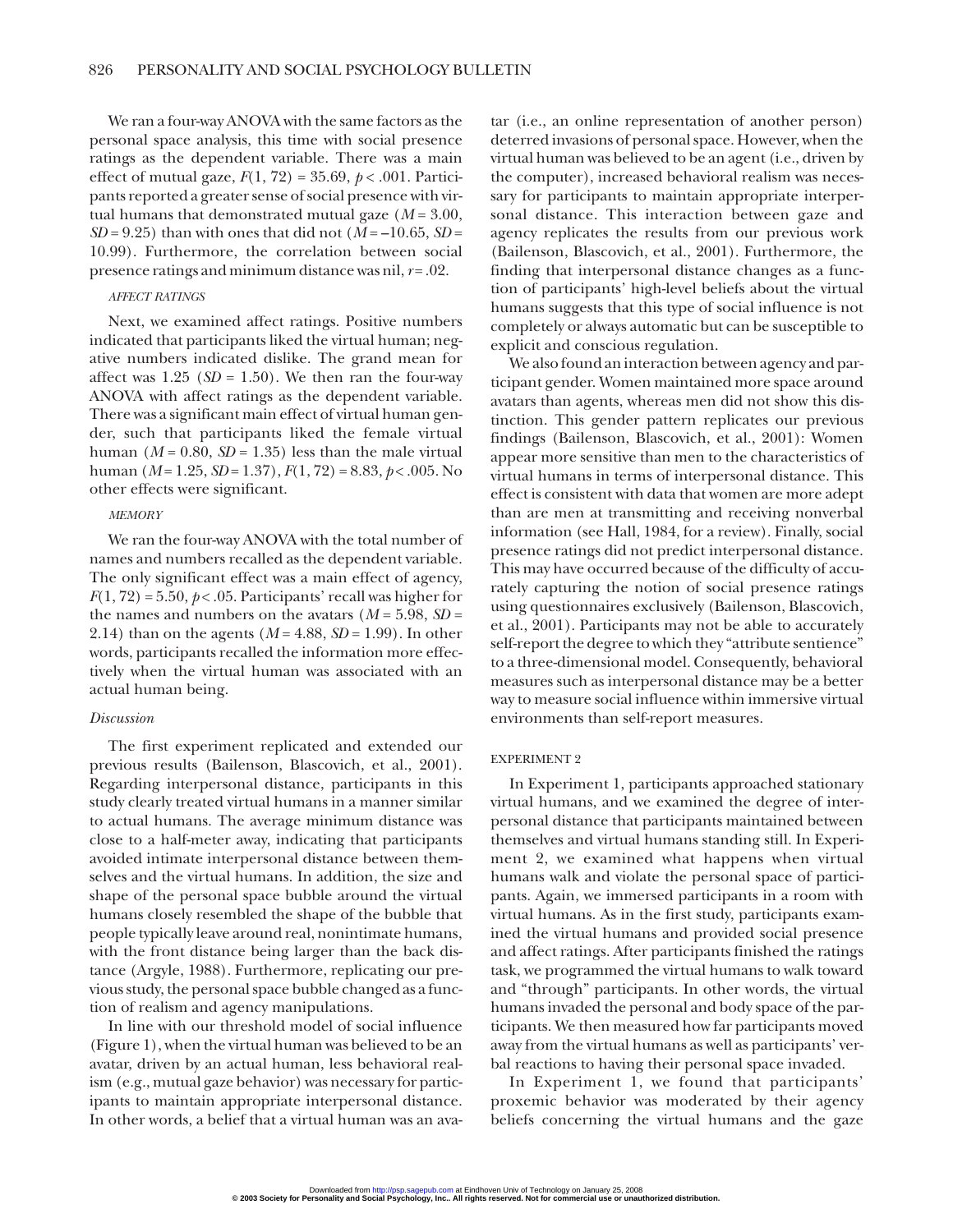

**Figure 6 The view of the immersive virtual environment (IVE) that participants saw in Experiment 2.** NOTE: This is an example of a female virtual human before she began to walk toward and through the participant. The floating bars were inserted to indicate the location of the physical walls of the room.

behavior of the virtual humans. In that study, participants had the opportunity to control their spacing behavior. However, in our second study, the virtual humans walked toward and then through participants' bodily space without any warning. Consequently, we expected that whatever participant response occurred might be a more "automatic" reaction, that is, a response less susceptible to control.

There were a number of other differences between this study and the first study. First, the three-dimensional models we used to embody the agents were different. Because the virtual humans needed to walk, it was necessary to create more complexly animated models. Consequently, the virtual humans had different heads and faces in Experiment 2 than in Experiment 1. Second, the study took place in a smaller physical room than the first study because we did not require our participants to walk all the way around the virtual human.

#### *Method*

#### *DESIGN*

We manipulated the same independent variables as the first study: virtual human gender, gaze behavior, participant gender, and agency. As in the first study, we presented participants two separate trials—one with a female virtual human and one with a male virtual human. Order of trials was counterbalanced across participants.

#### *MATERIALS AND APPARATUS*

The physical room in which Experiment 2 took place was approximately  $3 \text{ m} \times 2.4 \text{ m} \times 3 \text{ m}$  high. The virtual environment had no walls or ceiling but we placed virtual ropes in the environment to square off a section to ensure that participants did not collide with the physical walls. Figure 6 shows a first-person view of the virtual human in the virtual room. The participants started inside of the virtual ropes, looking at the virtual human. As in the previous study, the virtual humans' eye height was approximately 1.7 m. Again, participants themselves were not rendered, and we set the eye height of participants to be the same height as the virtual humans' eyes.

#### *PARTICIPANTS*

There were 10 participants in each of the eight between-subjects conditions resulting from crossing participant gender, agency, and gaze behavior, resulting in 80 total participants in the study.<sup>5</sup> Participants' age ranged from 18 to 25. Participants received experimental credit in an introductory psychology class for participation.

#### *PROCEDURE*

The experimenter introduced participants in the avatar condition to two confederates, one man and one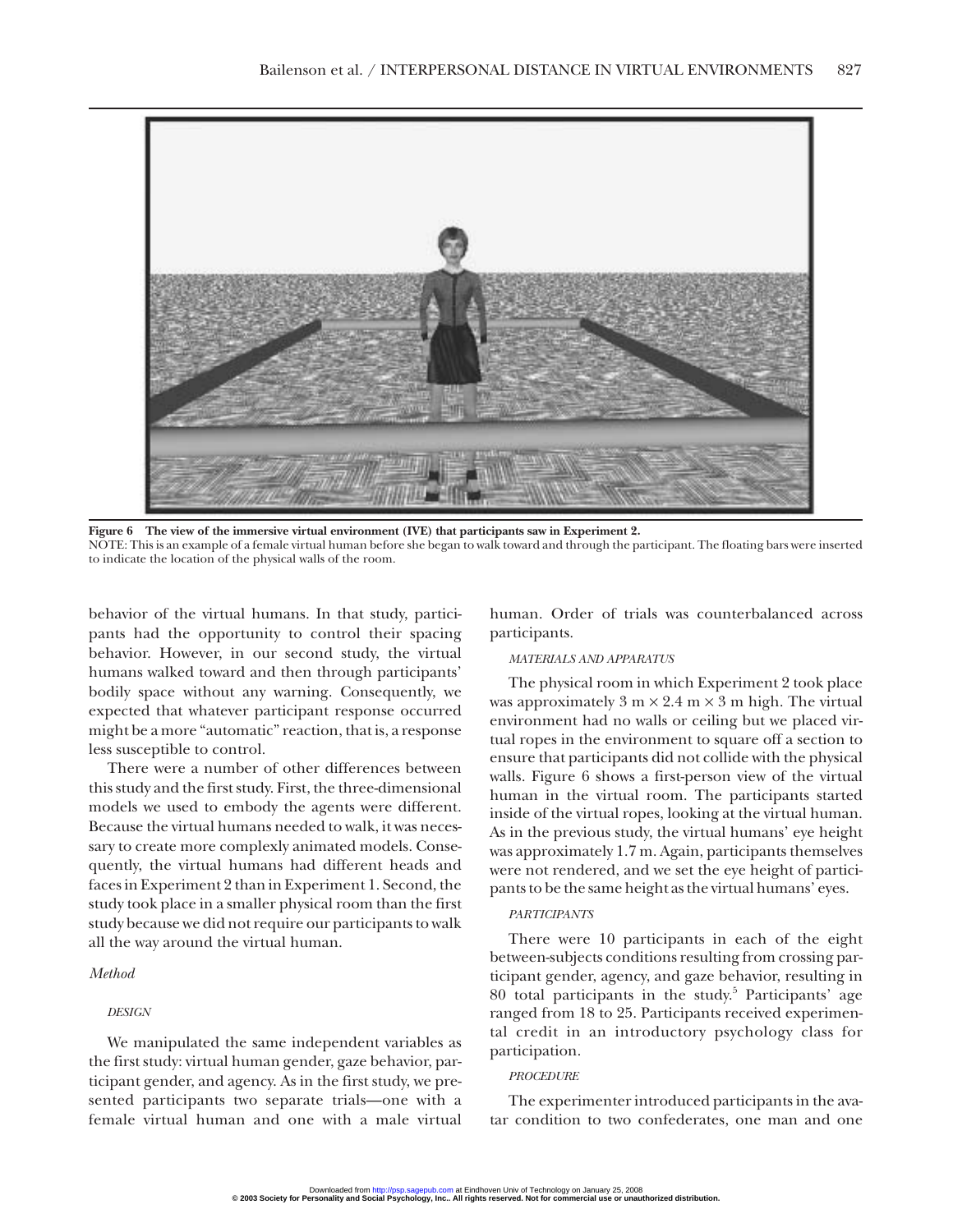woman, and implemented the same rigged game of chance as in Experiment 1 to assign the three people to experimental roles. The participant always ended up in the same room, whereas the confederates went to one of two other rooms, depending on which virtual human gender condition the participant was assigned to first. The agent condition was similar to the avatar condition. Instead of sitting participants down with two confederates, we sat them down next to two experimental assistants. The assistants remained in the room for the duration of the study. We instructed participants that they would be "examining a virtual person and answering questions about him or her."

We then showed participants pictures of other virtual humans and told them that either a computer or the other people in the experiment (i.e., confederates) would be controlling the behavior of the virtual people depending on the participant's agency condition. Furthermore, we showed participants a picture of how they would look in the IVE. The experimenter showed them one of four pictures to match their gender and hair color. Participants then donned the HMD and were placed in an empty virtual room.

After 1 min of practice exploration, we inserted the representation of the virtual person into the virtual room and the participant began the trial. The participant first walked to the left side of the virtual human, then across the front of the virtual human, and then to the right side of the virtual human. Finally, we instructed them to walk to the front of the virtual human to ensure that they could read a Likert-type scale that we inserted over the virtual human's head. We then administered the same social presence and affect questions from Experiment 1.

After they answered the questions, we led participants back to the starting point and told them to stand comfortably. When they were comfortable, we pressed a key that prompted the virtual human to walk directly toward and then through the participant. After the virtual human walked through the participants, the trial was over.

Each trial took between 5 and 10 min, depending on the participant's walking speed. As in the previous study, participants had an opportunity to rest between trials. The two trials featured either a male or female virtual human. In the avatar condition, while the participant rested, we switched which confederate wore the HMD, such that the confederate of appropriate gender was matched with the appropriate experimental condition.

After the two trials, participants filled out an emotional reaction questionnaire that gauged how angry, scared, and startled they were when the virtual human walked through them. The questions appear in Appen-



**Figure 7 The orientation of the virtual human and the participant in Experiment 2.**

NOTE: The dependent variable of interest was avoidance magnitude, the amount that participants moved away from the approaching virtual human. V = where the virtual human stood initially,  $P_M$  = the farthest point from  $P_1$  to which the participant moved,  $P_1$  = where a given participant stood initially.

dix B, and participants indicated their agreement on a 7 point Likert-type scale.

#### *Results*

As in the first study, participants neither reported nor were observed to have difficulties adjusting to the IVE, and none of them guessed we were studying their proxemic behavior.

#### *DISTANCING BEHAVIOR*

We examined the degree to which participants moved away from the virtual human when he or she invaded their space. As in the first study, the computer system sampled the participants' position at a rate of approximately 18 Hz. Figure 7 depicts where a given participant stood initially (Point  $P<sub>I</sub>$ ) and where the virtual human stood initially (Point V). When the virtual human began to walk and approach the participant, we measured how far away participants moved from Point  $P<sub>I</sub>$ . In other words, as the virtual human invaded their personal space, participants could move out of the way. Point  $P_M$  is the farthest point from  $P<sub>I</sub>$  to which the participant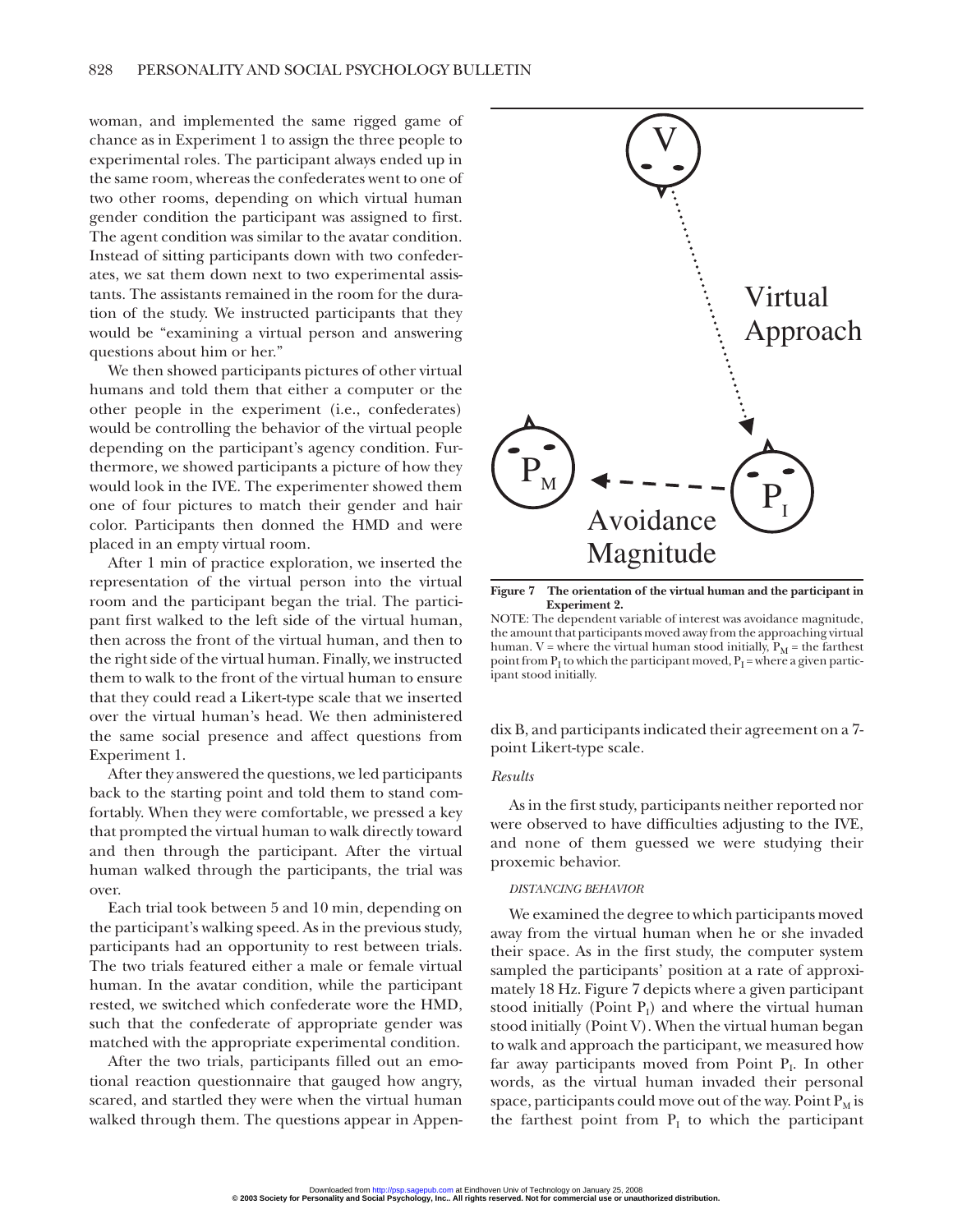|                | Male Virtual Humans        |                   |
|----------------|----------------------------|-------------------|
|                | <i>Female Participants</i> | Male Participants |
| No mutual gaze |                            |                   |
| Agent          | 5.60(8.10)                 | 5.65(4.55)        |
| Avatar         | 3.13(2.09)                 | 3.38 (2.56)       |
| Mutual gaze    |                            |                   |
| Agent          | 6.39(0.10)                 | 4.23(4.03)        |
| Avatar         | 4.66(6.51)                 | 4.69(3.93)        |
|                | Female Virtual Humans      |                   |
|                | <i>Female Participants</i> | Male Participants |
| No mutual gaze |                            |                   |
| Agent          | 6.19(6.43)                 | 4.49 (4.79)       |
| Avatar         | 1.92(1.17)                 | 2.32(2.03)        |
| Mutual gaze    |                            |                   |
| Agent          | 4.70(6.46)                 | 3.62(1.98)        |
| Avatar         | 3.06 (1.78)                | 1.92(1.17)        |

**TABLE 2: Mean and Standard Deviation of Avoidance Magnitude (in cm) Across Participant Gender, Avatar Gender, Gaze Behavior, and Agency**

moved. We measured the distance between point  $P<sub>I</sub>$  and point  $P_M$ . We refer to this measure as avoidance magnitude, the extent to which a participant moved away from the approaching virtual human. The virtual human walked at one-half m per second. The walk from the virtual human to the participant took approximately 1.5 s.

The mean avoidance magnitude was 5.41 cm (*SD* = 6.27), the minimum was 0.78 and the maximum was 36.26. Table 2 reports the avoidance magnitude by condition. We ran an ANOVA using the four factors discussed above (participant gender, gaze behavior, agency, and virtual human gender) and avoidance magnitude as the dependent variable. There was a main effect of agency such that participants moved farther away from the approaching embodied agent  $(M = 6.89, SD = 7.76)$ than the approaching avatar  $(M = 3.36, SD = 1.93)$ ,  $F(1,$ 70) = 7.87,  $p < .01$ . None of the other main effects approached significance.

Figure 8 shows participants' mean absolute avoidance magnitude over time as the virtual human approached for both avatars and for agents. The figure suggests that participants tended to move most after the virtual human made contact with them in the IVE. We added another within-subjects variable, contact time (before contact or after contact), to the four-way ANOVA reported above and found a reliable main effect of contact time, with the maximum avoidance magnitude before contact  $(M=3.39, SD=3.57)$  being smaller than the maximum avoidance magnitude after contact (*M* = 4.66,  $SD = 6.88$ ),  $F(1, 69) = 9.99$ ,  $p < .01$ . This suggests that the movement was a consequence of the virtual humans invading the participants' body space.



Figure 8 Mean absolute avoidance magnitude over time as the avatar **approaches for both avatars (line with squares) and for agents (line with circles).**

NOTE: The virtual human's head made contact with the participant at time 0. Error bars reflect ±1 standard error of the mean, and individual participants' data was averaged over 0.3-s windows for the plot.

#### *SOCIAL PRESENCE RATINGS*

On the social presence ratings task, we computed the same social presence score as in Experiment 1 for each virtual human gender (Cronbach's  $\alpha$  = .82). The average social presence rating score was –1.44 (*SD* = 10.91), the minimum was –28 and the maximum was 28. Thirtythree out of the 80 scores showed positive social presence.

We ran the four-way ANOVA with social presence ratings as the dependent variable. Table 3 depicts the social presence data by condition. As in Experiment 1, we found a significant main effect of mutual gaze,  $F(1, 70)$  = 46.06, *p* < .001. Participants reported a greater sense of social presence with virtual humans that demonstrated mutual gaze  $(M=1.64, SD=4.48)$  than with ones that did not  $(M=-3.93, SD=4.31)$ . We also found a main effect of agency,  $F(1, 72) = 28.03$ ,  $p < .001$ . Not surprisingly, participants reported more social presence with avatars (*M* = 1.17,  $SD = 5.20$ ) than with agents  $(M = -3.26, SD = 4.24)$ . In addition, there was a main effect of virtual human gender,  $F(1, 72) = 6.11$ ,  $p < .05$ . Participants experienced more social presence with the male virtual human (*M* = – .78,  $SD = 5.48$ ) than with the female virtual human ( $M = -$ 1.58,  $SD = 5.36$ ).

There were also three significant interactions. First, there was a significant interaction between virtual human gender and agency,  $F(1, 72) = 4.10, p < .05$ . As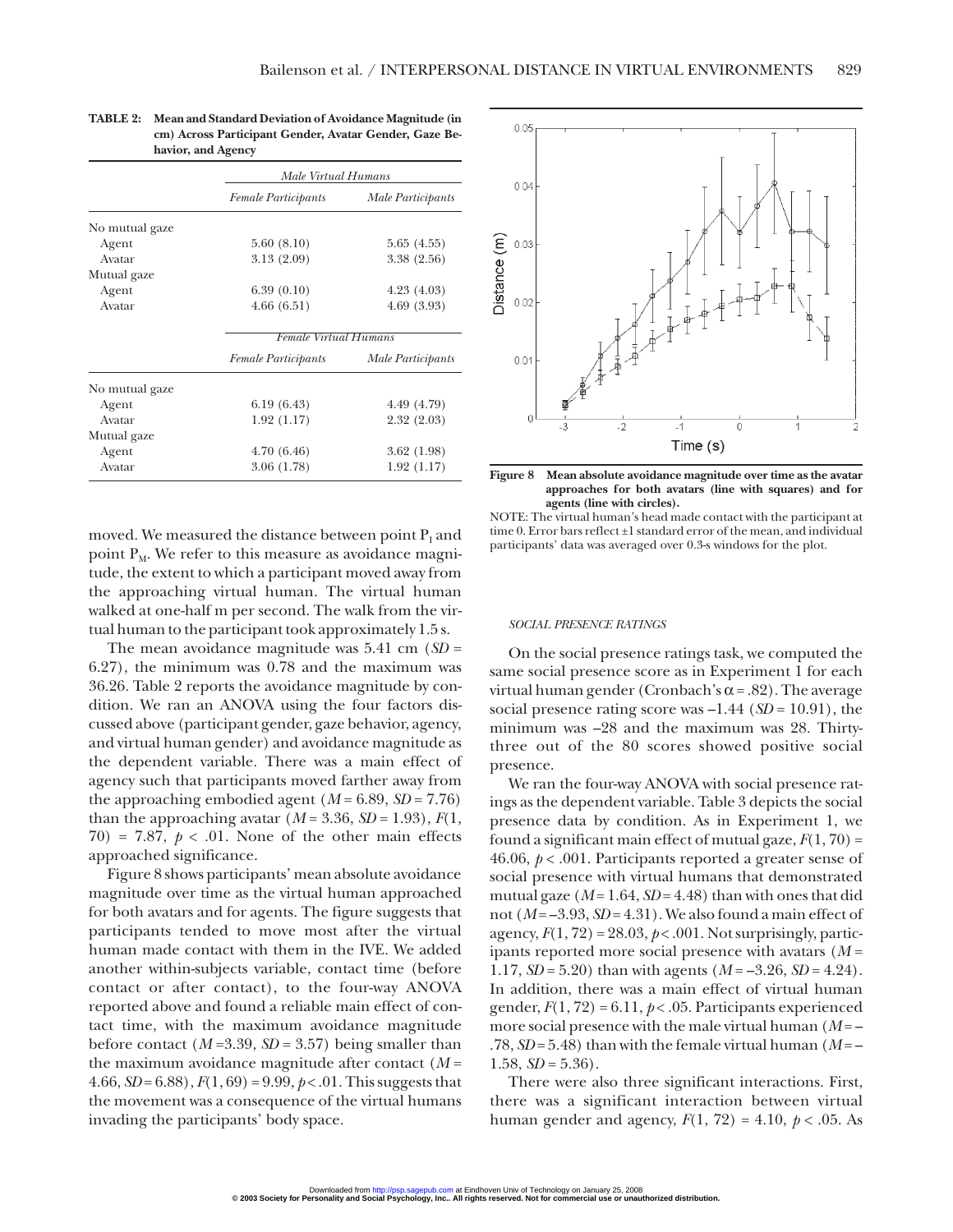Table 3 illustrates, participants reported the greatest social presence with male avatars. Second, there was an interaction between participant gender and mutual gaze, *F*(1, 72) = 5.62, *p* < .05. As Table 3 depicts, male participants were more sensitive to mutual gaze in their ratings than female participants. This effect differs from our previous study, in which women were more observant in regard to gaze (Bailenson, Blascovich, et al., 2001). This discrepancy may be a result of using different models of virtual humans in the two studies. Finally, there was a three-way interaction between participant gender, virtual human gender, and agency,  $F(1, 72) =$ 5.93,  $p < 0.05$ . This effect was driven primarily by female participants reporting the highest social presence with male avatars.

#### *AFFECT RATINGS*

Participants reported "how much they liked the virtual humans." Positive numbers indicated that participants liked the virtual human; negative numbers indicated the opposite. The grand mean for affect was .84 (*SD* = 3.69). We then ran an ANOVA using the same four independent variables from the previous ones and affect ratings as the dependent variable. There were no significant effects or interactions.

#### *EMOTIONAL REACTION QUESTIONNAIRE*

The postexperiment emotional reaction questionnaire was designed to measure how angry, surprised, and vengeful the participants were after the virtual humans walked through them. The questions appear in Appendix B. We averaged responses to the five questions (Cronbach's  $\alpha$  = .78) and then correlated the emotion reaction score with avoidance magnitude. The positive correlation was significant,  $r = .30$ ,  $p < .007$ , indicating that people who self-reported strong reactions tended to move away more from the virtual human.

#### *Discussion*

In Experiment 2, we measured participants' behavioral and self-reported emotional reactions as different types of virtual humans invaded their personal space bubble and body space. The mean avoidance magnitude, although reliable statistically, was only about 5 cm. Originally, we expected larger reactions. However, a majority of our participants did not actually step out of the way. Instead, most participants leaned away from the approaching virtual human. Consequently, a ceiling effect may have operated, precluding large differences as a function of our independent variables. Nonetheless, the fact that avoidance magnitude correlated reliably with emotion reaction ratings after the experiment indicates that participants' movements were in fact related to their beliefs about the virtual humans.

| <b>TABLE 3:</b> | Mean and Standard Deviation of Social Presence Ratings |  |  |
|-----------------|--------------------------------------------------------|--|--|
|                 | Across Participant Gender, Avatar Gender, Gaze Behav-  |  |  |
|                 | ior, and Agency                                        |  |  |

|                | Male Virtual Humans          |                   |  |
|----------------|------------------------------|-------------------|--|
|                | <i>Female Participants</i>   | Male Participants |  |
| No mutual gaze |                              |                   |  |
| Agent          | $-5.00(3.13)$                | $-5.40(4.72)$     |  |
| Avatar         | 1.00(4.94)                   | $-3.32(4.49)$     |  |
| Mutual gaze    |                              |                   |  |
| Agent          | $-1.18(3.87)$                | $-1.00(3.77)$     |  |
| Avatar         | 3.40(3.03)                   | 6.56(4.69)        |  |
|                | <b>Female Virtual Humans</b> |                   |  |
|                | <i>Female Participants</i>   | Male Participants |  |
| No mutual gaze |                              |                   |  |
| Agent          | $-5.58(3.82)$                | $-7.3$ $(3.27)$   |  |
| Avatar         | $-2.00(4.61)$                | $-3.22(4.06)$     |  |
| Mutual gaze    |                              |                   |  |
| Agent          | $-0.09(4.15)$                | $-0.20(3.55)$     |  |
| Avatar         | 1.00(3.05)                   | 6.00(4.72)        |  |

The largest effect in this study was that participants moved or leaned out of the virtual human's way most often when it was an embodied agent controlled by a computer. Our model of social influence did not predict this effect and our interpretation of these data is necessarily ad hoc. According to Blascovich et al.'s model, people are influenced more easily by an avatar than by an agent because they attribute human sentience and rationality to an avatar. People approach one another all the time in the real world. This explanation is consistent with the concept of reciprocity discussed above. Participants might have displayed some instances of reciprocity as the avatar approached them because an avatar represents a person with whom participants may eventually form a close relationship, whereas an agent does not. Consequently, people might trust that an avatar (i.e., another person) would not walk through them. In other words, as the virtual human approached, participants might have expected that representation to stop when a human being controlled it. Consequently, they did not move out of the avatar's way when it began to move into their space. On the other hand, participants would not expect a computer-driven agent to understand or be sensitive to the notion of personal space. In this regard, participants would get out of the way of an approaching agent because the probability of that virtual human actually colliding with them would be higher. $6$ 

#### GENERAL DISCUSSION

In both experiments, participants exhibited patterns of interpersonal distance behavior with respect to virtual humans similar to that which decades of research using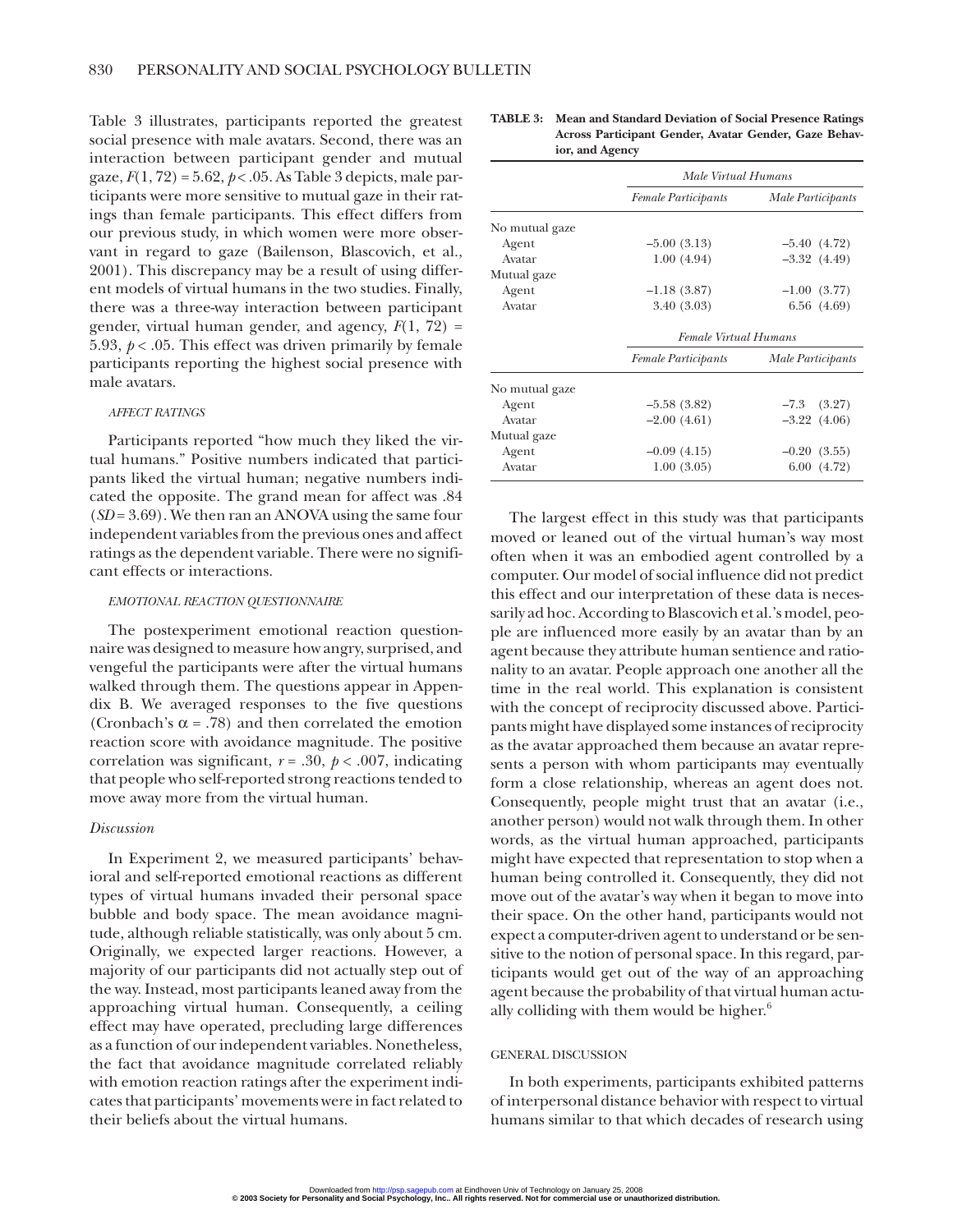actual humans have demonstrated. In Experiment 1, participants maintained personal space bubbles around virtual humans that were quite similar in both size and shape to bubbles typically maintained around actual humans. Furthermore, these results replicated those of our previous study examining proxemic behavior in IVEs (Bailenson, Blascovich, et al., 2001). However, participants behaved quite differently depending on whether the virtual human was an agent or an avatar. Specifically, in Experiment 1, the threshold for social influence regarding proxemics appeared to be higher for agents than for avatars. In other words, people gave an avatar more personal space than an agent even if the avatar did not behave realistically. However, an agent needed to display realistic gaze behavior to influence interpersonal distance behavior. This is in line with the predictions based on Blascovich et al.'s model (Blascovich, 2001, in press; Blascovich et al., in press). Furthermore, in Experiment 2, people reacted to approaching agents differently than they reacted to approaching avatars: They avoided the virtual human more when it was controlled by a computer than another veritable human being. Consequently, people may have low-level, negative reactions to an embodied agent that surface most clearly during automatic behaviors (i.e., getting out of the way).

We realize that immediacy can be measured using a host of nonverbal gestures, such as gaze, gait, facial expressions, intonation, and other cues (Burgoon et al., 1995). In the current work, we examined only interpersonal distance. Although we realize that we may have missed many instances of compensation, we were limited in the types of gestures we measured in the current study by participants' faces being covered by the HMD. In future studies, we plan to track participants' facial expressions using eye trackers inside the HMD as well as tracking facial muscle movement. Nonetheless, it is particularly notable that using just two cues, we were able to demonstrate changes in interpersonal distance behavior to compensate for increases in mutual gaze.

In the current article, we examined two general questions: How can we use IVEs to learn more about human nonverbal behavior and how do people react to virtual humans? Immersive virtual environments have certain advantages over traditional physical environments in psychological research. As discussed above, IVEs allow us to create unique experimental manipulations. Furthermore, the technology provides us with extremely precise and unobtrusive measures: Participants had absolutely no idea we were measuring their personal space.

Regarding personal space, past research has found that greater interpersonal distance occurs between men and the smallest distance occurs between women (Brady & Walker, 1978). In the current studies, as in our previous studies (Bailenson, Blascovich, et al., 2001), we did not find this pattern. Previous findings of gender differences have attempted to explain the effect in terms of differences in body sizes (Ickes & Barnes, 1977). To more closely understand this notion, IVEs provide us an excellent tool to disentangle the normal confound of men having larger body sizes than women because in future studies we can design our virtual humans to have any range of shapes or sizes. A related reason why we did not find the traditional gender effects in IVEs might have to do with the nature of the technology. In virtual environments, there is no possibility of physical collisions; consequently, there is no threat of physical contact or violence. In an IVE, the traditional finding (that men stay farthest away from men) may not occur because the notions of physical harm from aggression are not as easily actualized in the digital world.

One limitation to the current research is the type of interactions in which participants engaged. The nature of the label-reading task is not a typical or particularly engaging interaction. However, it was chosen because it provided a good cover story for a walk around the virtual person without making the purpose of the studies in terms of measuring proxemics obvious. We have implemented studies in IVEs with more engaging interactions, such as a group of avatars working together to play a game of 20 questions (Bailenson, Beall, & Blascovich, in press), and also have observed the influence of typical mutual gaze behaviors in those more involved tasks. In future studies, we seek to have multiple interactants navigate within the same IVE and observe their interpersonal distance behaviors.

Living, breathing humans socially respond to virtual humans in IVEs in a naturalistic way regarding personal space, social presence, and affect. This is not surprising given past research that surprisingly demonstrates that people tend to treat computer hardware in a manner that seems exclusively appropriate for humans (Reeves & Nass, 1996). This conclusion has broad implications. For example, we now know that on some basic level, people do not dismiss virtual humans as mere animations. Consequently, it should not surprise us that individuals who spend long periods of time in immersive chat rooms or video games may be substantially socially impacted by virtual others (Williams, Cheung, & Choi, 2000).

#### *Advantages and Disadvantages of IVET for Psychological Research*

These studies shed light on the utility of using IVET for the purpose of studying human behavior, proxemics in particular. However, there are some disadvantages as well. First, as certain researchers point out (Hebl & Kleck, in press; Zebrowitz, in press), the technology may be so novel that data collected inside an IVE cannot gen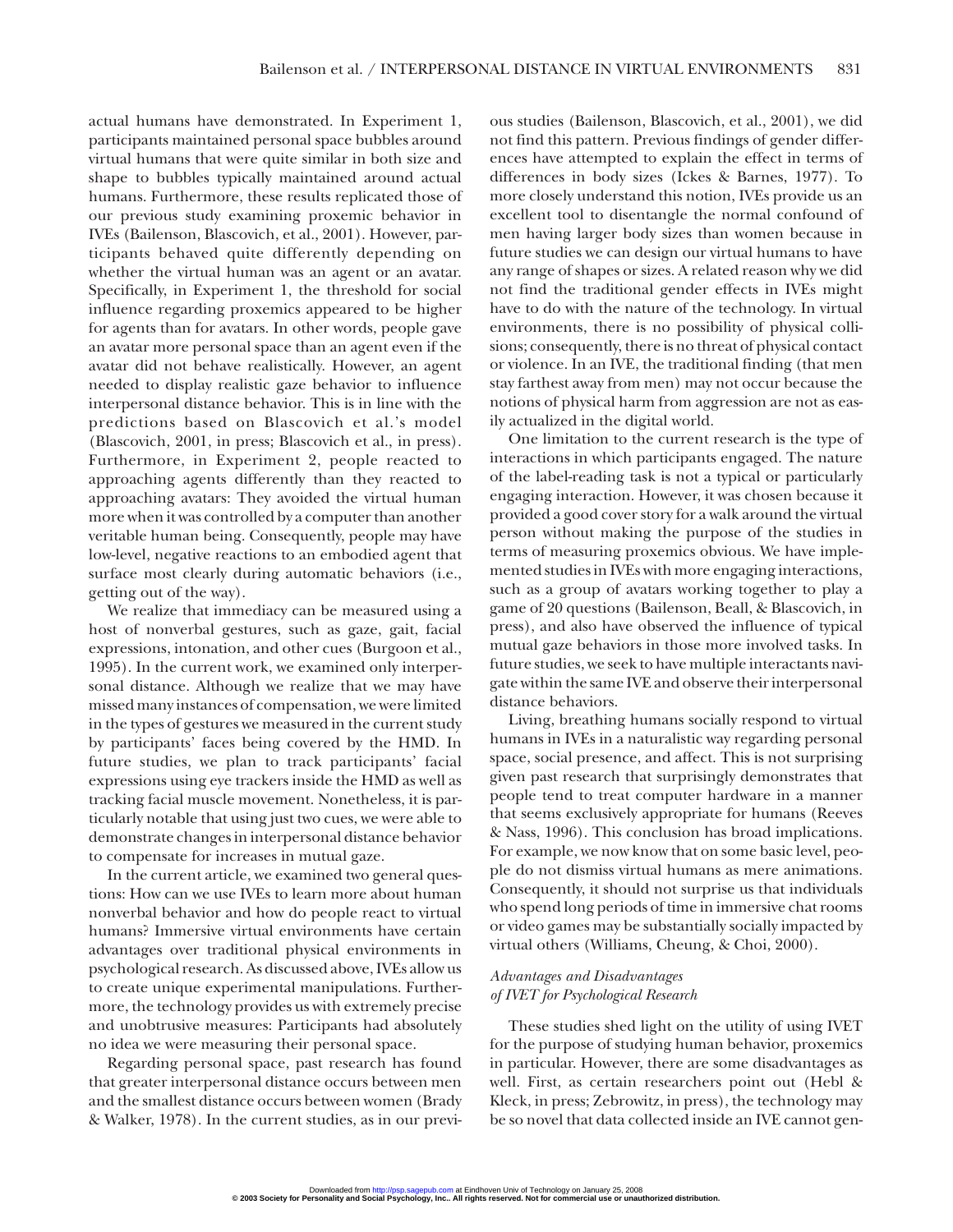eralize to the population at large. In other words, studies in an IVE will only shed light on humans as they interact with one another virtually. However, the data collected from the current study provide support for a rebuttal to such a criticism. In the current study, participants left a remarkably naturally sized and shaped personal space bubble around virtual people. Furthermore, in some instances, we observed traditional compensation effects, despite the fact that we were limited to looking at only two nonverbal cues (gaze and interpersonal distance).

One major problem with using IVET to study interpersonal distance is the lack of physical contact between virtual representations. On a conscious level, our participants knew that there was absolutely no way that an avatar or agent could physically touch them, bump into them, or harm them in any way. Because of this high-level belief, in certain aspects, interpersonal interactions in an IVE may be fundamentally different than everyday interaction in the physical world. However, because this belief can only operate at a rational, high-conscious level, we still observed the presence of many automatic responses. In other words, despite the fact that participants knew on some level that the agents and avatars could not be touched, they still gave the virtual humans a large bubble of personal space. In time, as haptic technology develops, virtual humans will be able to "be touched" just as easily as they are able to "be seen" today.

In conclusion, we believe that IVET provides a valuable tool to study everyday nonverbal behavior. Despite differences between virtual interactions and physical interactions, psychologists will be able to use IVEs to answer questions that cannot be easily addressed using traditional surveys, vignettes, or confederates. IVET is already proving to be a worthy tool to augment traditional methods of studying human interaction.

#### **APPENDIX A Questions From the Social Presence Survey**

- 1. I perceive that I am in the presence of another person in the room with me.
- 2. I feel that the person is watching me and is aware of my presence.
- The thought that the person is not a real person crosses my mind often.
- 4. The person appears to be sentient, conscious, and alive to me.
- 5. I perceive the person as being only a computerized image, not as a real person.

#### **APPENDIX B Questions From the Postexperiment Reaction**

- 1. I felt angry when the virtual people walked through me.
- 2. I felt startled when the virtual people walked through me.
- 3. I felt scared when the virtual people walked through me.
- 4. I would be willing to delete the virtual people such that they no longer existed any longer.
- 5. After they walked right through me, I would like to get revenge against the virtual people.

#### NOTES

1. The realism of our environments was high enough to deter participants from attempting to collide with any objects. Only 2 of 80 actually collided with either the walls or the virtual human.

2. In both levels of the agency variable, we also told participants that there were no virtual mirrors and they would not be able to see how they themselves appeared in the virtual environment.

3. We eliminated the first trial of each block to allow participants to acquaint themselves with the procedure.

4. There was a slight confound in that the participant always walked to the back of the virtual human before the front to view the labels. However, the front/back difference occurs consistently over the five trials, suggesting that order effects are not responsible. Furthermore, our previous work on interpersonal distance in IVEs also demonstrated this difference (Bailenson, Blascovich, Beall, & Loomis, 2001).

5. Due to equipment failure, location and orientation data from two participants were lost: one in the male participant, high-realism, avatar condition and one in the male participant, low-realism, avatar condition.

6. In the current study, we did not include a nonhumanoid control condition. In other words, we did not include any condition in which an object that approached our participants did not look like a human. The purpose of such a control condition would be to compare our data to people's general tendency to avoid a looming object. When designing the study, we attempted to include such a condition. However, it proved very difficult to implement an approaching object that (a) did not look completely unnatural and foreign (such as an inanimate pole inexplicably moving toward our participants) or (b) did not bring other meaningful variables into the control condition (such as avoiding a moving vehicle or a dog).

#### REFERENCES

- Andersen, P. A., Guerrero, L. K., Buller, D. B., & Jorgensen, P. F. (1998). An empirical comparison of three theories of nonverbal immediacy exchange. *Human Communication Research*, *24*, 501- 535.
- Argyle, M. (1988). *Bodily communication* (2nd ed.). London: Methuen. Argyle, M., & Dean, J. (1965). Eye-contact, distance and affiliation.
- *Sociometry*, *28*(3), 289-304.
- Bailenson, J. N., Beall, A. C., & Blascovich, J. (2002). Gaze and task performance in shared virtual environments. *Journal of Visualization and Computer Animation*, *13*, 1-8.
- Bailenson, J. N., Beall, A. C., Blascovich, J., Weisbuch, M., & Raimmundo, R. (2001). Intelligent agents who wear your face: Users' reactions to the virtual self. *Lecture Notes in Artificial Intelligence*, *2190*, 86-99.